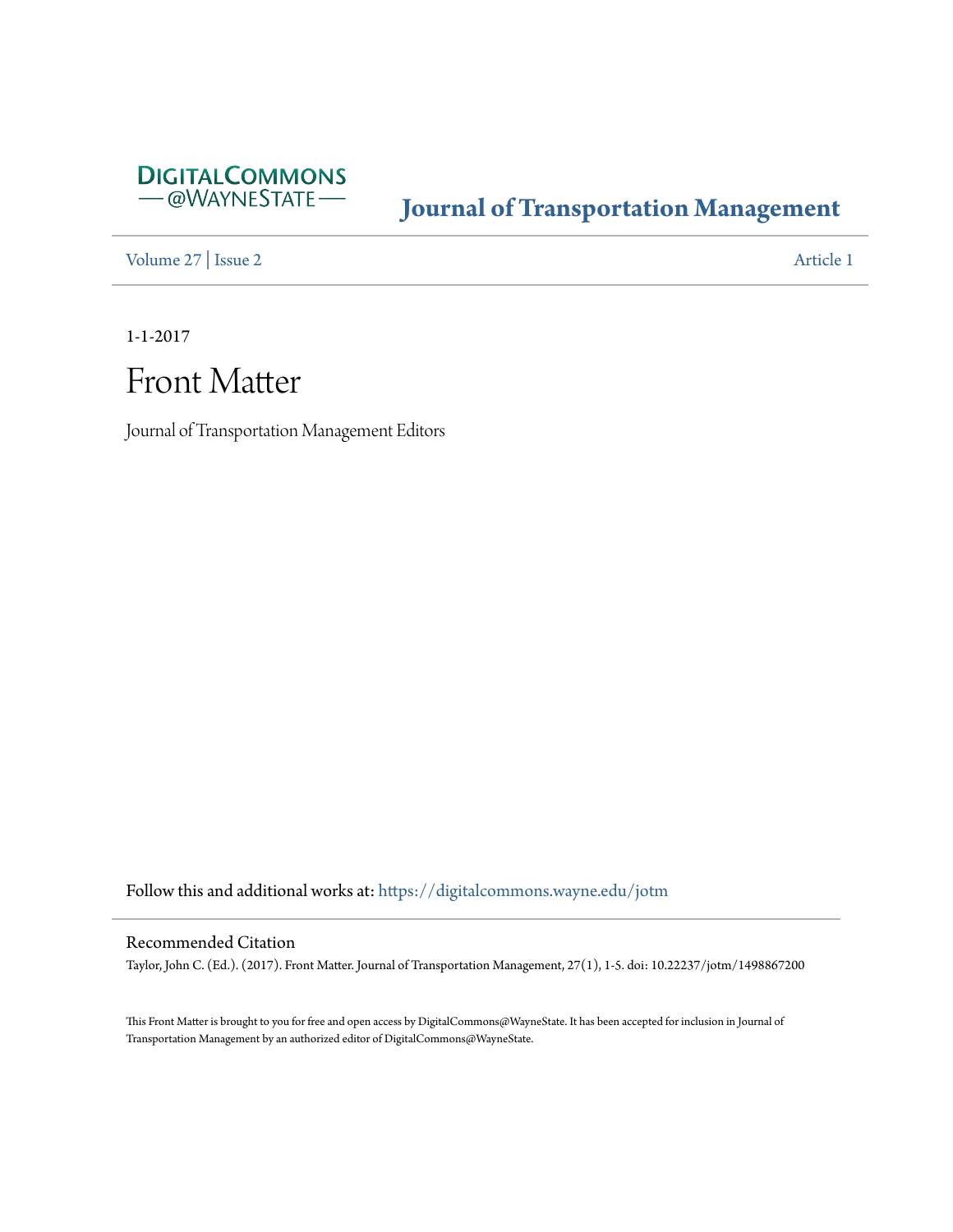# Journal of<br>Transportation<br>Management

## Editor

Dr. John C. Taylor Wayne State University

### Associate Editors

Dr. George C. Jackson Wayne State University

Delta Nu Alpha Support Services Laura Plizka

# Delta Nu Alpha Transportation Fraternity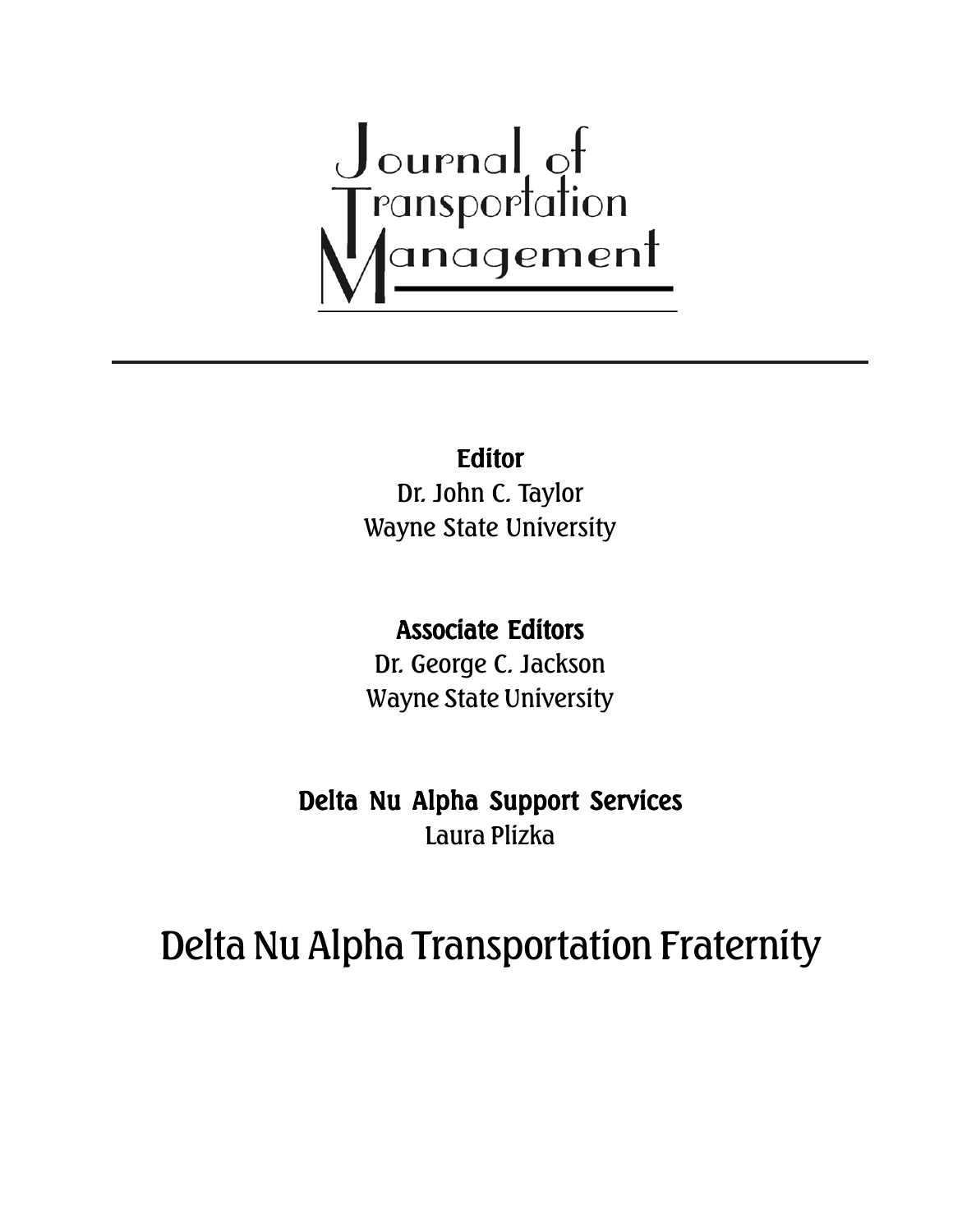# Editorial Review Board

**Martha Cooper** Ohio State University

**Michael R. Crum** Iowa State University

**William A. Cunningham** Air Force Institute of Technology

**James M. Daley** Rockhurst University

**Patricia J. Daugherty** Iowa State University

**Kathryn Dobie** North Carolina A&T State University

**M. Theodore Farris II** University of North Texas

**Brian J. Gibson** Auburn University

**Thomas J. Goldsby** Ohio State University

**Stanley E. Griffis** Michigan State University

**Curtis M. Grimm** University of Maryland

**Jon S. Helmick** U.S. Merchant Marine Academy

**George C. Jackson** Wayne State University

**Carol J. Johnson** University of Denver

**Scott B. Keller** University of West Florida **John L. Kent** Missouri State University

**Leonard J. Kistner** Bainbridge State College

**Daniel F. Lynch** Dalhousie University

**Karl Manrodt** Georgia College

**Ray A. Mundy** University of Missouri at St. Louis

**John Ozment** University of Arkansas

**Terrance L. Pohlen** University of North Texas

**Anthony S. Roath** University of Oklahoma

**Evelyn A. Thomchick** Pennsylvania State University

**Theodore O. Wallin** Syracuse University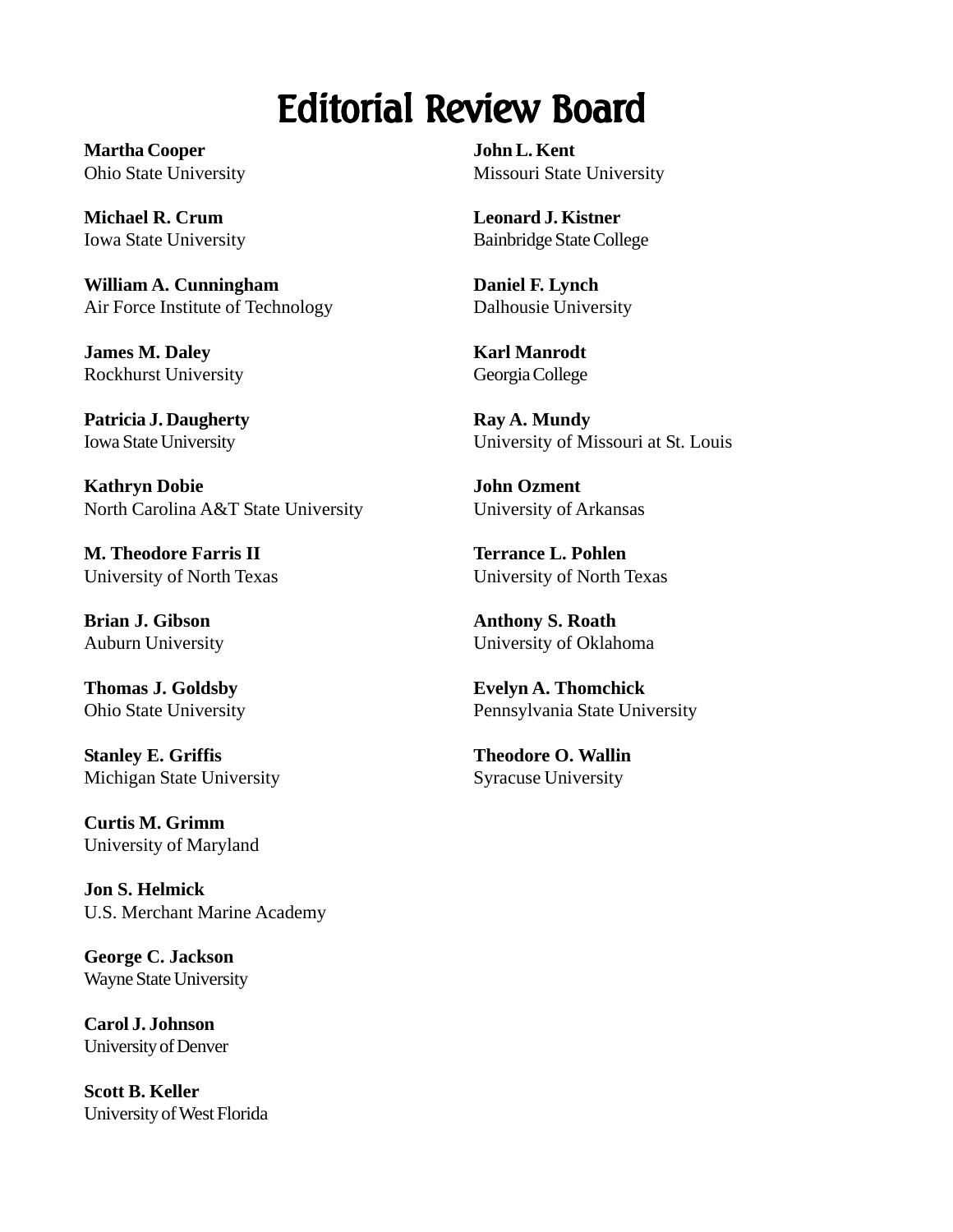## Delta Nu Alpha International Board

Jim Hall - President

Henry Seaton - 1st Vice President

Sue Spero - 2nd Vice President

Don Adams - Secretary / Treasurer

Laura Plizka - Assistant Secretary / Treasurer

**Directors** Ned Booker - Director

Christopher Burns - Director

Melinda Burns - Director

Gary Heinz - Director

Sally Lubinski - Director

Mike Rice- Director

Jeff Wilmarth - Director

**Contact Information** Delta Nu Alpha Administrator 1720 Manistique Avenue

South Milwaukee, WI 53172

admin@deltanualpha.org

www.deltanualpha.org

**Delta Nu Alpha Membership Information** See back page for form.

ISSN# 1058-6199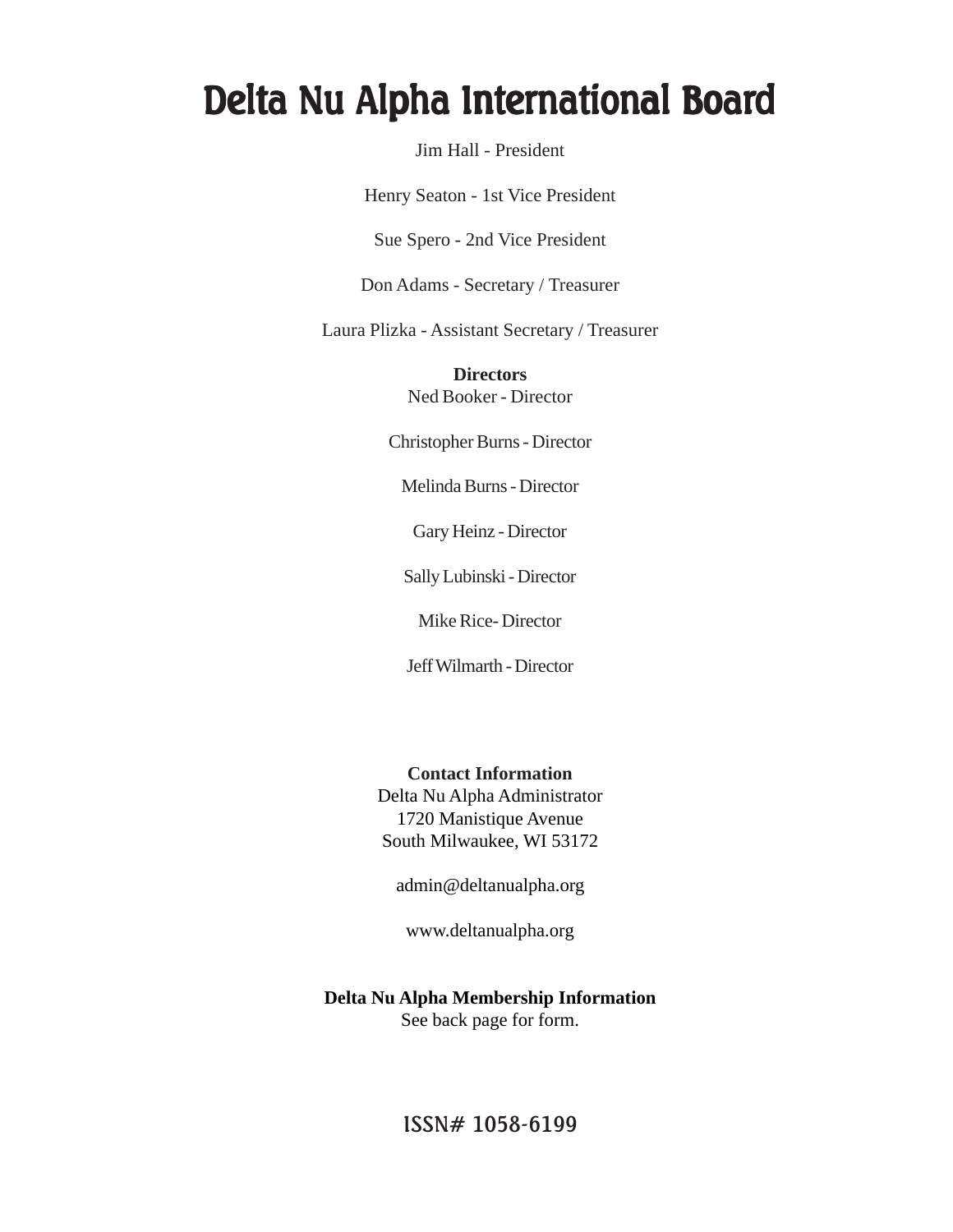

# **Mike Ilitch School of Business**

**Global Supply Chain Management**